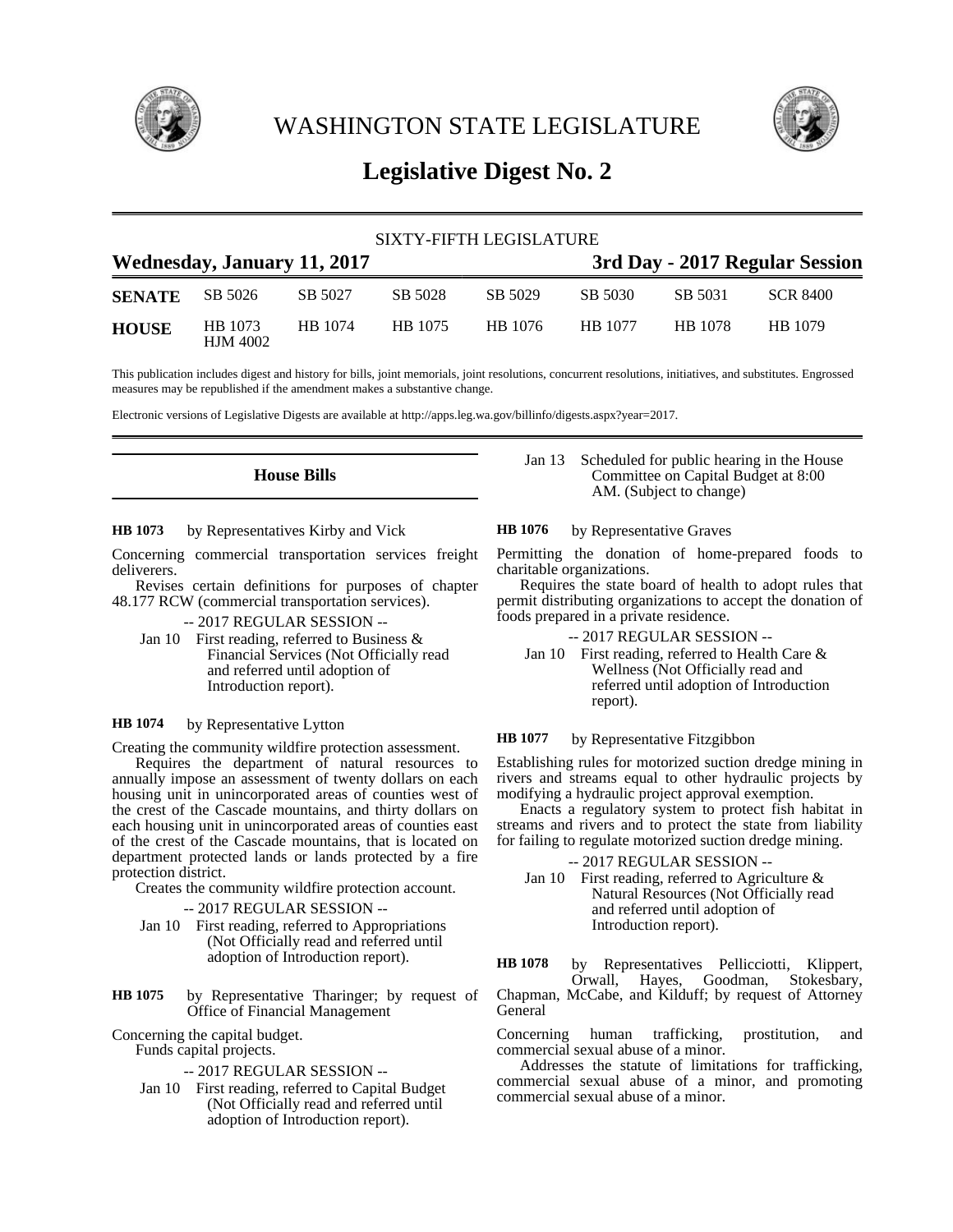-- 2017 REGULAR SESSION --

Jan 10 First reading, referred to Public Safety (Not Officially read and referred until adoption of Introduction report).

by Representatives Orwall, Klippert, Goodman, Stokesbary, Kilduff, Chapman, and McCabe; by request of Attorney General **HB 1079**

Creating a criminal no-contact order for human trafficking and promoting prostitution-related offenses.

Requires a defendant who is charged by citation, complaint, or information with an offense involving trafficking or promoting prostitution in the first or second degree and not arrested to appear in court for arraignment in person, no later than fourteen days after the next day on which court is in session following the issuance of the citation or the filing of the complaint or information.

Requires the court, at that appearance, to determine the necessity of imposing a no-contact order and consider other conditions of pretrial release.

-- 2017 REGULAR SESSION --

Jan 10 First reading, referred to Public Safety (Not Officially read and referred until adoption of Introduction report).

## **House Joint Memorials**

by Representatives Riccelli, Clibborn, Johnson, and Ormsby **HJM 4002**

Requesting that state route number 395 be named the Thomas S. "Tom" Foley Memorial Highway.

Requests that state route number 395 be named the Thomas S. "Tom" Foley Memorial Highway.

-- 2017 REGULAR SESSION --

Jan 10 First reading, referred to Transportation (Not Officially read and referred until adoption of Introduction report).

### **Senate Bills**

#### by Senators Hobbs and Rivers **SB 5026**

Concerning commercial transportation services freight deliverers.

Revises certain definitions for purposes of chapter 48.177 RCW (commercial transportation services).

-- 2017 REGULAR SESSION --

Jan 10 First reading, referred to Transportation.

#### by Senators McCoy and Rolfes **SB 5027**

Concerning distributed generation.

Reduces the maximum incentive rate provided for each kilowatt-hour of electricity generated by a renewable energy system to increase the effectiveness of the existing renewable energy investment cost recovery program.

Transfers the program management, technical review, and tracking responsibilities of the department of revenue to the Washington State University extension energy program.

Authorizes a utility or nonprofit organization to organize and administer a community solar project to facilitate broad community investment and access to solar power by utility customers who might otherwise not be able to directly invest in or access the benefits of solar power.

Requires the department of ecology to provide guidance for solar module manufacturers on an effective, self-directed solar module collection and recycling program.

-- 2017 REGULAR SESSION -- Jan 10 First reading, referred to Energy,

Environment & Telecommunications.

by Senators McCoy and Billig **SB 5028**

Requiring teacher preparation programs to integrate Native American curriculum developed by the office of the superintendent of public instruction into existing Pacific Northwest history and government requirements.

Requires educator preparation programs to use the Since Time Immemorial curriculum to improve the understanding of students and educators about the past contributions of Indian nations to the state and the contemporary and ongoing tribal and state government relations.

-- 2017 REGULAR SESSION -- Jan 10 First reading, referred to Higher Education.

by Senators Padden, Darneille, Hasegawa, Pearson, Pedersen, Miloscia, Frockt, and Rolfes; by request of Attorney General **SB 5029**

Creating a criminal no-contact order for human trafficking and promoting prostitution-related offenses.

Requires a defendant who is charged by citation, complaint, or information with an offense involving trafficking or promoting prostitution in the first or second degree and not arrested to appear in court for arraignment in person, no later than fourteen days after the next day on which court is in session following the issuance of the citation or the filing of the complaint or information.

Requires the court, at that appearance, to determine the necessity of imposing a no-contact order and consider other conditions of pretrial release.

-- 2017 REGULAR SESSION --

Jan 10 First reading, referred to Law & Justice.

by Senators Darneille, Fain, Hasegawa, and Miloscia; by request of Attorney General **SB 5030**

Concerning human trafficking, prostitution, and commercial sexual abuse of a minor.

Addresses the statute of limitations for trafficking, commercial sexual abuse of a minor, and promoting commercial sexual abuse of a minor.

### -- 2017 REGULAR SESSION --

Jan 10 First reading, referred to Law & Justice.